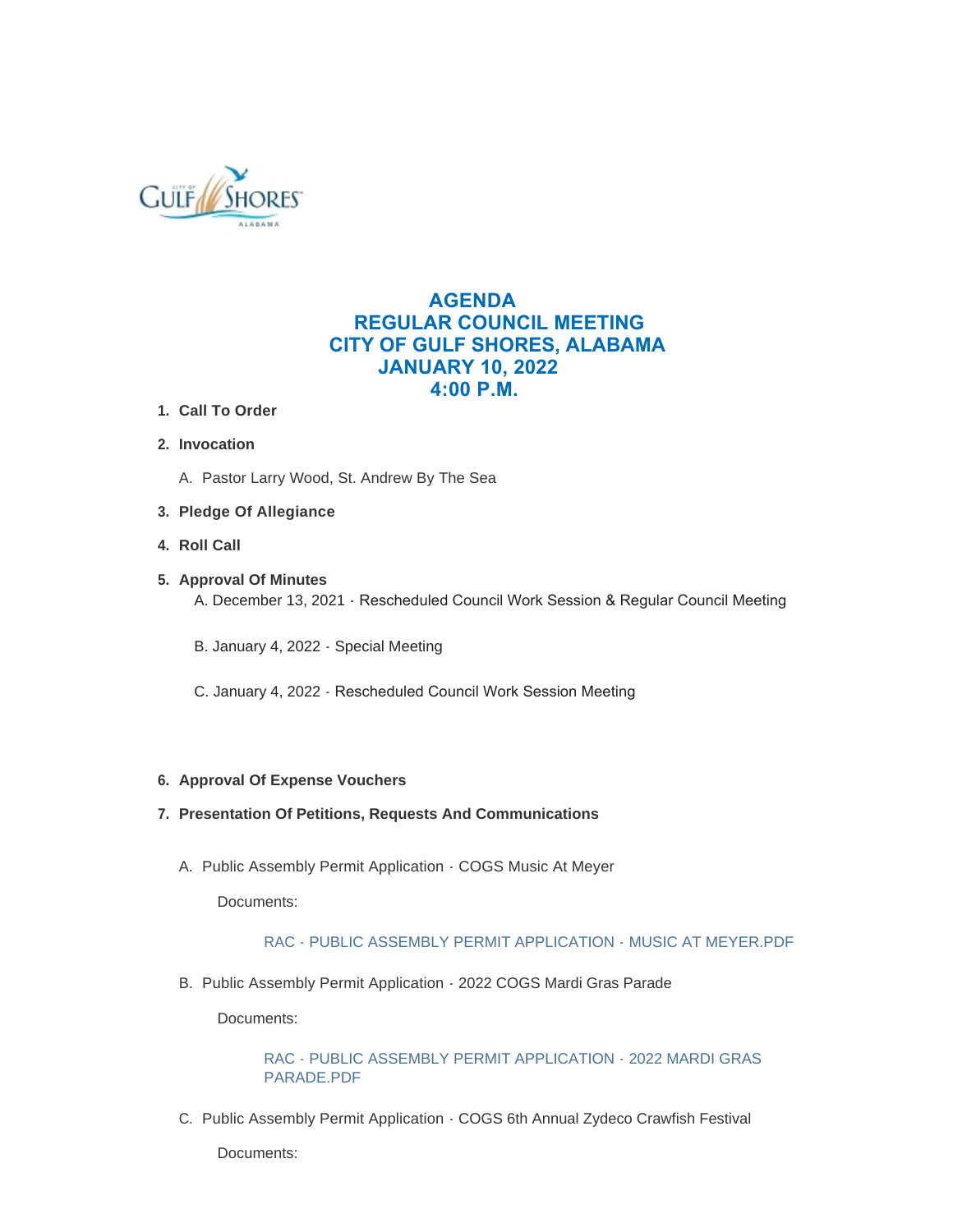#### [RAC - PUBLIC ASSEMBLY PERMIT APPLICATION - 6TH ANNUAL ZYDECO](https://www.gulfshoresal.gov/AgendaCenter/ViewFile/Item/9640?fileID=19863)  CRAWFISH FESTIVAL.PDF

D. Public Assembly Permit Application - Zydeco Crawfish Festival 5K

Documents:

[RAC - PUBLIC ASSEMBLY PERMIT APPLICATION - ZYDECO CRAWFISH](https://www.gulfshoresal.gov/AgendaCenter/ViewFile/Item/9639?fileID=19862)  FESTIVAL 5K.PDF

#### **Public Hearing 8.**

A. Resolution - CUP Request - Island Villas

Documents:

[RESO - CUP ISLAND VILLAS.PDF](https://www.gulfshoresal.gov/AgendaCenter/ViewFile/Item/9641?fileID=19867)

B. Resolution - CUP Request - Waterway 101

Documents:

# [RESO - CUP REQUEST - WATERWAY 101.PDF](https://www.gulfshoresal.gov/AgendaCenter/ViewFile/Item/9642?fileID=19868)

#### **New Business 9.**

A. Resolution - 2022 Spring Break Alcohol Ban

Documents:

[RESO - PROHIBIT ALCOHOL ON BEACH - SPRING 2022.PDF](https://www.gulfshoresal.gov/AgendaCenter/ViewFile/Item/9650?fileID=19874)

B. Resolution - Authorize Purchase - Parking Enforcement Program

Documents:

[RESO - AUTHORIZE PURCHASE - PARKING ENFORCEMENT](https://www.gulfshoresal.gov/AgendaCenter/ViewFile/Item/9647?fileID=19871)  PROGRAM.PDF

C. Resolution - Board Reappointments - Board Of Zoning Adjustments & Appeals

Documents:

#### [RESO - REAPPOINT HARRIS, OLMSTEAD, LAMAR, STEWART - BOARD](https://www.gulfshoresal.gov/AgendaCenter/ViewFile/Item/9651?fileID=19875)  OF ZONING ADJUSTMENTS.PDF

D. Resolution - Authorize Volkert Associates Proposal - Cotton Creek Assessment

Documents:

[RESO - AUTHORIZE PROPOSAL - VOLKERT, INC - COTTON CREEK](https://www.gulfshoresal.gov/AgendaCenter/ViewFile/Item/9646?fileID=19870)  ASSESSMENT.PDF

E. Resolution - ALDOT Maintenance Agreement - Traffic Signal At West 2nd Street